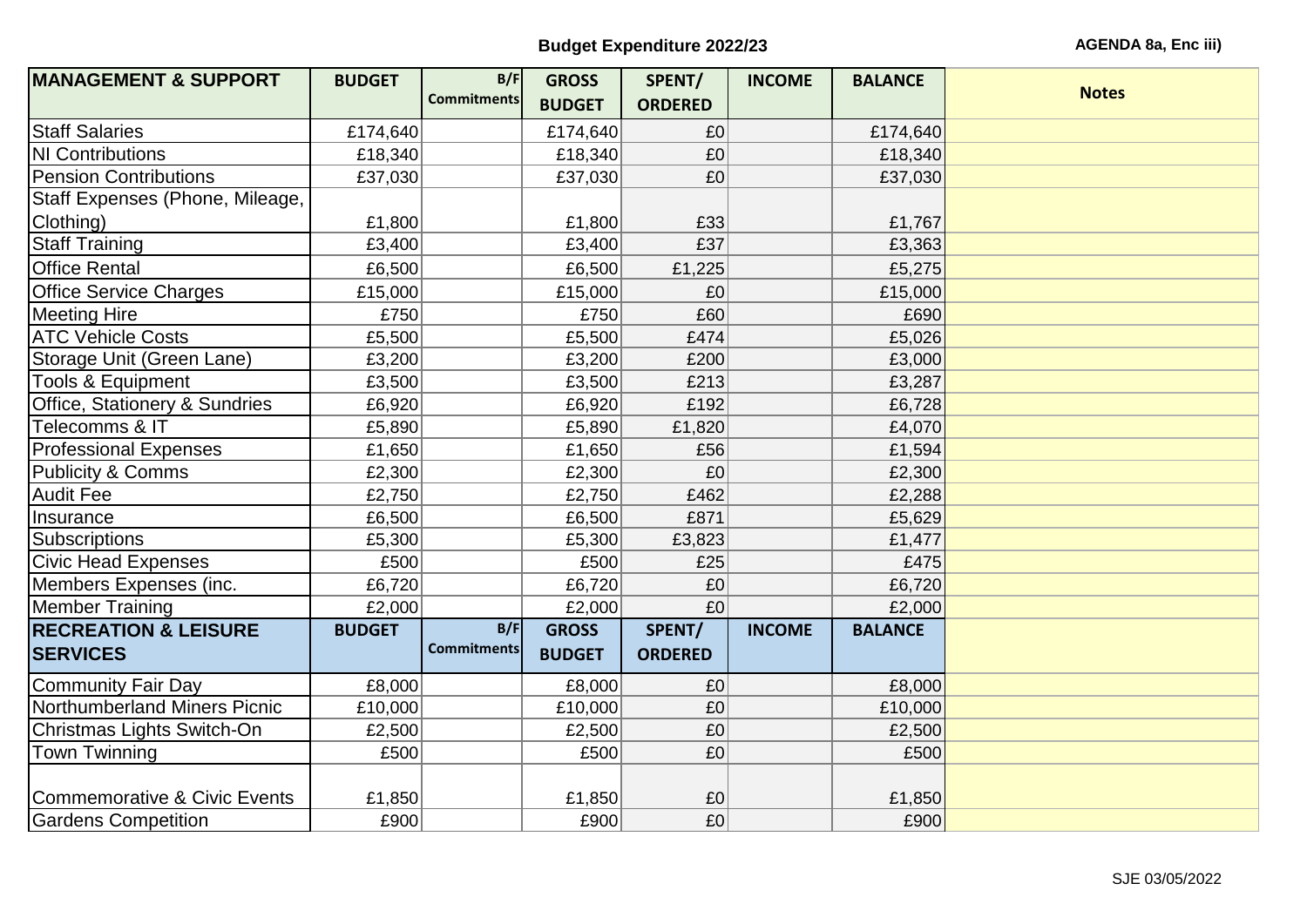| Play Areas                              | £58,000        |                    | £58,000       | £45,674        | E0            | £12,326        |  |
|-----------------------------------------|----------------|--------------------|---------------|----------------|---------------|----------------|--|
| <b>Allotments</b>                       | £110,000       | £9,091             | £119,091      | £52,532        | £261          | £66,821        |  |
| Hirst Park (SLA)                        | £23,680        |                    | £23,680       | £0             |               | £23,680        |  |
| Christmas Lights Displays               | £37,500        |                    | £37,500       | £0             |               | £37,500        |  |
| <b>Jack Charlton Statue</b>             | £0             | £30,400            | £30,400       | £0             | £10,000       | £40,400        |  |
| <b>Charlton Brothers</b>                |                |                    |               |                |               |                |  |
| Commemmorative Project                  | E <sub>0</sub> | £2,500             | £2,500        | £0             |               | £2,500         |  |
| <b>ENVIRONMENTAL SERVICES</b>           | <b>BUDGET</b>  | B/F                | <b>GROSS</b>  | SPENT/         | <b>INCOME</b> | <b>BALANCE</b> |  |
|                                         |                | <b>Commitments</b> | <b>BUDGET</b> | <b>ORDERED</b> |               |                |  |
| <b>ATC Neighbourhood Partnership</b>    |                |                    |               |                |               |                |  |
| Agreement                               | £228,000       |                    | £228,000      | £0             |               | £228,000       |  |
| <b>Environmental Enforcement</b>        |                |                    |               |                |               |                |  |
| Officer (SLA)                           | £22,030        |                    | £22,030       | £0             |               | £22,030        |  |
| <b>Environmental Enhancements</b>       | £83,000        | £2,000             | £85,000       | £5,798         |               | £79,202        |  |
| <b>Climate Change Projects &amp;</b>    |                |                    |               |                |               |                |  |
| Initiatives                             | £40,000        | £3,465             | £43,465       | £2,870         |               | £40,595        |  |
| <b>Bus Shelters</b>                     | £33,000        |                    | £33,000       | £0             |               | £33,000        |  |
| <b>Seats</b>                            | £9,000         |                    | £9,000        | £0             | £614          | £8,386         |  |
| <b>Litter Bins</b>                      | £8,000         |                    | £8,000        | £0             |               | £8,000         |  |
| Memorials                               | £1,000         |                    | £1,000        | £0             |               | £1,000         |  |
| <b>GRANTS &amp; SUBSIDIES</b>           | <b>BUDGET</b>  | B/F                | <b>GROSS</b>  | SPENT/         | <b>INCOME</b> | <b>BALANCE</b> |  |
|                                         |                | <b>Commitments</b> | <b>BUDGET</b> | <b>ORDERED</b> |               |                |  |
| <b>Grants Aid</b>                       | £59,000        | £5,000             | £64,000       | £0             |               | £64,000        |  |
| <b>Small Grants</b>                     | £8,000         |                    | £8,000        | £0             |               | £8,000         |  |
| Subsidies & Sponsorship                 | £1,250         |                    | £1,250        | £0             |               | £1,250         |  |
| <b>OTHER SERVICES</b>                   | <b>BUDGET</b>  | B/F                | <b>GROSS</b>  | SPENT/         | <b>INCOME</b> | <b>BALANCE</b> |  |
|                                         |                | <b>Commitments</b> | <b>BUDGET</b> | <b>ORDERED</b> |               |                |  |
|                                         |                |                    |               |                |               |                |  |
| <b>Election Expenses (Full Council)</b> | £18,500        |                    | £18,500       | £13,429.35     |               | £5,071         |  |
| <b>Election Expenses (Casual</b>        |                |                    |               |                |               |                |  |
| Vacancies)                              | £7,000         |                    | £7,000        | £0.00          |               | £7,000         |  |
| <b>CCTV Provision (Town Centre)</b>     | £6,000         |                    | £6,000        | £0.00          |               | £6,000         |  |
| <b>CCTV Provision (Play/Other)</b>      | £15,000        |                    | £15,000       | £0.00          |               | £15,000        |  |